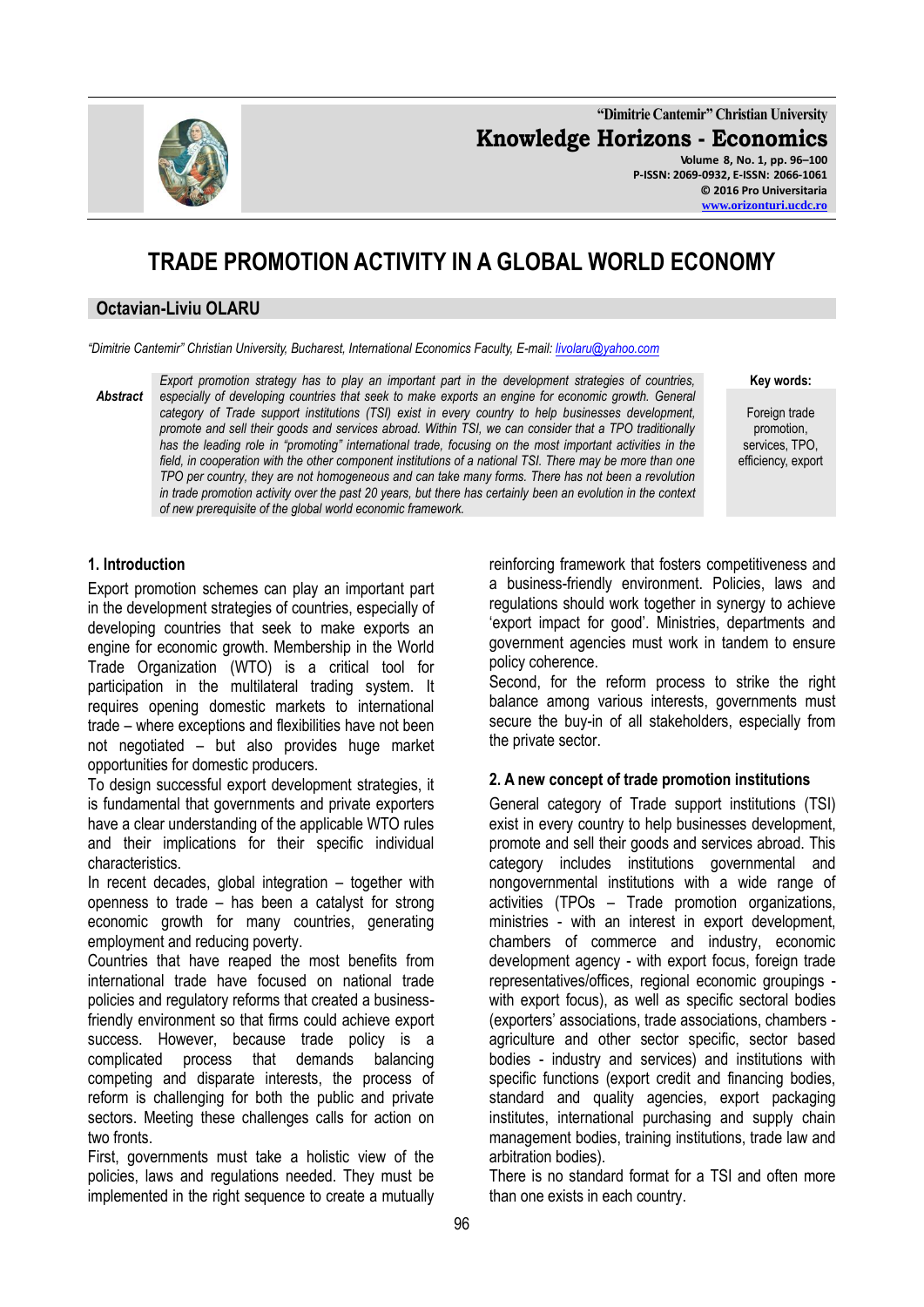Within TSI, we can consider that a TPO traditionally has the leading role in "promoting" international trade, focusing on the most important activities in the field, in cooperation with the other component institutions of a national TSI. There may be more than one TPO per country, they are not homogeneous and can take many forms.

In some countries TPOs are part of governmental bodies, in others they are statutory agencies created by public law, in others, private sector bodies (e.g. chambers of commerce in Austria). Sometimes they are a combination of public and private enterprise (e.g. Swedish Trade Council).

One TPO may represent smaller nations while larger nations may be represented by TPOs at regional and local/city levels. However, one is generally recognised as the national TPO in international meetings because of its public law and funding status. Nevertheless, export customers will use the most convenient TPO that can best meet their needs. A few TPOs have responsibility for promoting tourism, but more combine their exporting role with that of promoting inward investment.

TPO services can be those demanded by the exporting community, perhaps in response to a customer needs analysis, or in response to an analysis of the requests received. TPOs may also use information from around the world to identify opportunities in markets and sectors as yet unnoticed by the country's exporters. This would be seen as proactive work by the TPO, with the balance of responsive and proactive services being at the TPO"s discretion. However, many TPOs offer only a fraction of large range of specific activities due of limited resources or legal powers, customer demand, or competition from other component of the national TSI.

The main groups of functions with the greatest potential for a TPO are the following:

*Information.* The main objective of a TPO is to put sellers in touch with buyers abroad and facilitate the development of that contact. TPOs can provide information about buyers and sellers, for example size, turnover, contact details, market reputation, customer attitudes, competitiveness, methods of doing business, market size, TPOs assemble and distribute information via publications, websites, selective e-mail and in person at enquiry points. They may also delegate this task to provincial offices and agencies closer to the exporter.

TPOs can make information available to exporters via the following channels:

 Websites (either open access, or access limited to registered users).

• Distribution systems which attempt to match information to users by means of a pre-established profile (often known as Selective Dissemination of Information). This is normally sent by e-mail or by text (SMS) or postal delivery where the infrastructure or culture does not support e-delivery.

• Publications.

• Information centres (with personal, telephone or email contact with TPO staff, or combinations of methods)

 Announcements in newspapers, trade magazines or on radio where other more targeted methods cannot be widely used.

*Advisory services.* The TPO is seldom organized in such a way that it could provide advisory/consultancy services of that kind. It essentially provides intelligence on foreign markets, and then connects potential suppliers and purchasers.

*Promotion in target markets.* Once a TPO has identified details of potential buyers and markets, and the exporter has decided to develop the opportunity, it can facilitate contact between buyer and seller. This could involve providing and/or subsidising participation by the exporter, either alone or with other enterprises, at an international trade fair. It can also organise buyer/seller missions to and from the target market. All these activities are aimed at developing the contact between buyer and seller, and making the exporter more aware of the export market conditions.

*Support abroad.* TPOs with networks of offices or representatives overseas can provide additional help to the country"s exporters – this is particularly important for SMEs without agents or distributors in a new market able to deal with local requirements in the local language.

SMEs often need to use the TPO's overseas offices, the country"s embassy or other representatives to make these introductions and identify translation and interpreting services. Larger TPOs with extensive overseas networks can assist exporters with such local market knowledge. However, TPO employees are expensive to relocate in foreign markets, and are usually supplemented by local staff that can provide local language capabilities and knowledge at lower cost.

Import promotion offices have been established in some developed economies to support SMEs from developing economies gain access to their markets. Typical examples include the Netherlands Centre for the Promotion of Imports from Developing Countries (CBI), or the Swiss Import Promotion Programme (SIPPO).

*Role of TPOs in trade development.* The TPO focus changed with the arrival of the Internet, enabling exporters to search for market information directly rather than through a TPO, and to contact potential buyers via e-mail, business networking sites or electronic marketplaces. In response, some TPOs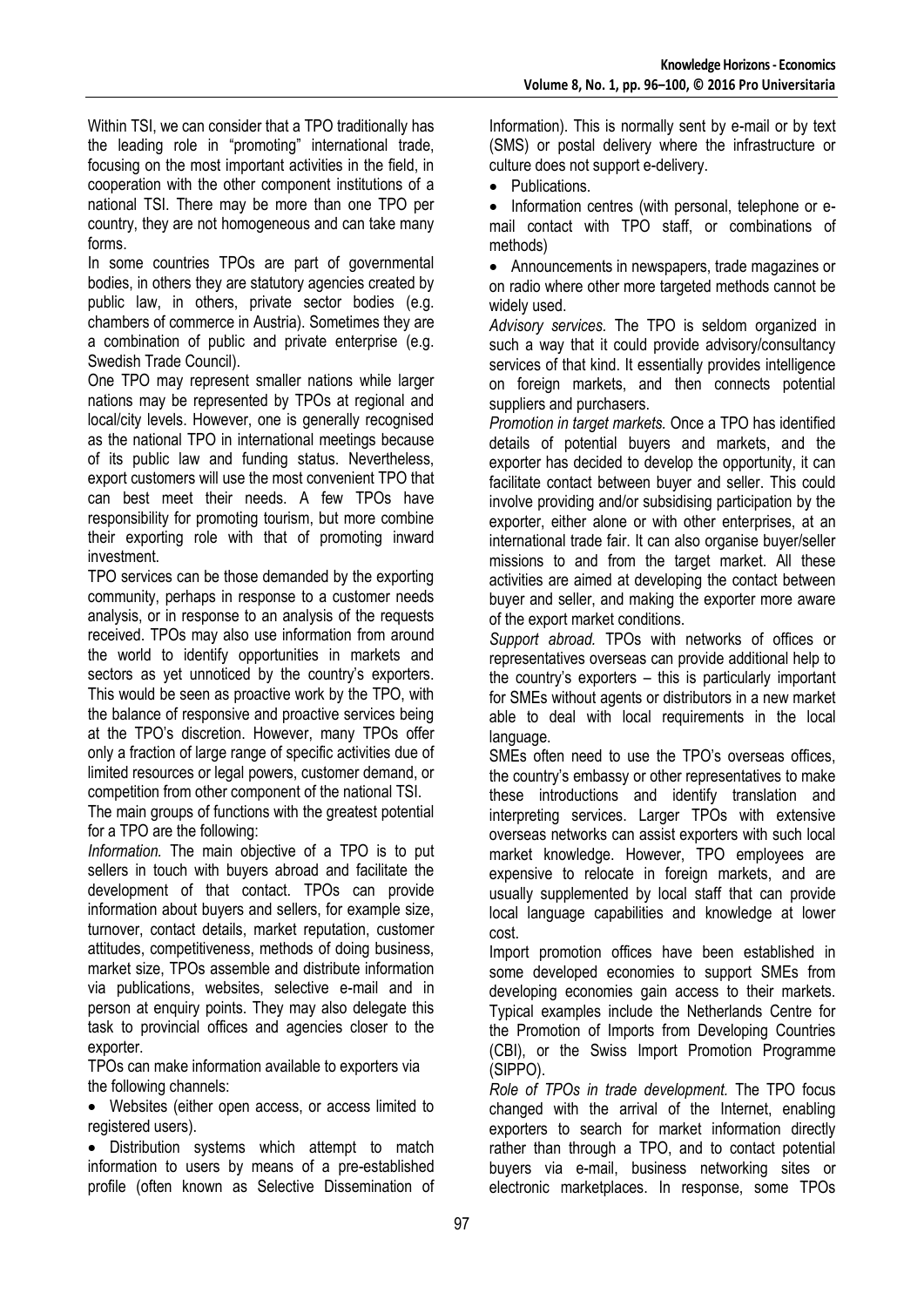began to intervene earlier in the export process ("goingup-stream") to help exporters become export-ready in developing and adapting their products. This has challenged TPOs to equip themselves with additional skills. If TPOs do not provide assistance in exportreadiness then it may become the responsibility of separate small firms' agencies (the United Kingdom's Business Link network is one example). Some TPOs (e.g. those of Sweden and Norway) in developed countries provide more detailed support ("going downstream") and offer full cost consultancy services in competition with the private sector.

TPOs in developed markets usually direct customers to sources of advice rather than themselves becoming involved in specializations such as packaging, transport, financing and insurance, which require knowledge and skills not usually possessed by government officials. Thus they have not traditionally provided information about technical regulations or standards required by exporters to meet market needs. In view of the globalisation of trade and greater movement of goods between countries, it is more important than ever those exporters have better information on market entry requirements.

Actually, TPOs service has been extended to helping exporters set up overseas subsidiaries and generate profit from manufacturing abroad (outward investment). In parallel with globalisation and the transfer of manufacturing facilities to lower cost economies is a dependence on selling services (such as professional advice, construction activities, transport). TPOs have had to develop mechanisms to assist service suppliers, whether professionals –e.g. architects, lawyers, accountants, or consultants –e.g. business or internationally tradable services. The tools developed for selling goods (e.g. trade fairs) are not necessarily relevant to selling services. Here, trade missions that concentrate on personal introductions have generally been more effective. However the provision of market information is common to selling goods and selling services.

Although the range of TPO services provided may seem quite wide, in reality it is relatively narrow. Surveys show that, even in developed markets like the UK, some 40% of exporters are unaware of the existence of a TPO. Large companies tend not to need TPO services because they generally sell established products to established markets, and know their buyers and markets well. If they wish to enter a new market, they will probably appoint an agent or distributor, or set up a local office and not require TPO services. An exception might be a service organization, such as a large distribution or construction company, requiring diplomatic support to reach decision makers in the local ministry. Service organizations such as banks, and professionals such as architects and surveyors will rarely call on the TPO because it is unlikely to have the necessary knowledge and expertise.

TPO customers tend to be SMEs. In most sectors, micro businesses are normally considered to be too small to export, particularly if substantial amounts of working capital or effort is required to penetrate a foreign market. SMEs wishing to enter new markets or sell new products into existing markets may seek TPO help to find buyers and undertake market research. Such a service is likely to be low cost or free of charge.

# **3. The value chain approach**

The value chain approach is used by many organizations to show how fragmented activities can be coordinated to reveal interconnections and interdependences between international traders and economic operators in different countries. Value chains highlight the fact that most products and services are produced by a complex and sequenced set of activities. Developments in global markets over the past few decades have greatly increased the complexity of intercompany linkages and the ways in which the activities of different organizations are coordinated.

From a policy perspective, value chains are increasingly utilized to address two key issues in business development and trade promotion:

How to mobilize, and work with, the private sector to promote development, reduce poverty, and shift from supply side to demand-side interventions.

How to support the productive activities of small producers and marginalized populations in the context of globalization.

Developing a value chain for a product or service in a specific country will focus attention on the coordination of fragmented production and distribution systems, and the options open to an enterprise in managing relationships along the chain. It is also an opportunity to identify the points at which TPOs could lend support. Any gaps can be easily identified, and programmes to develop appropriate capacities can be established. This may be more valuable to the SME sector than to large exporters already familiar with the sequence of processes and players, who have developed their own methods of dealing with potential gaps.

*Case study – Tourism.* Tourism is a multi-dimensional service industry. In most countries where the importance of tourism is recognized, the industry falls under the auspices of a specific government body or tourism board.

The principal role of the TPO would be to help promote home market image building and tourism during trade fairs and similar events. This is as important as promoting any manufacturing industry, particularly as tourism is a major foreign exchange earner in many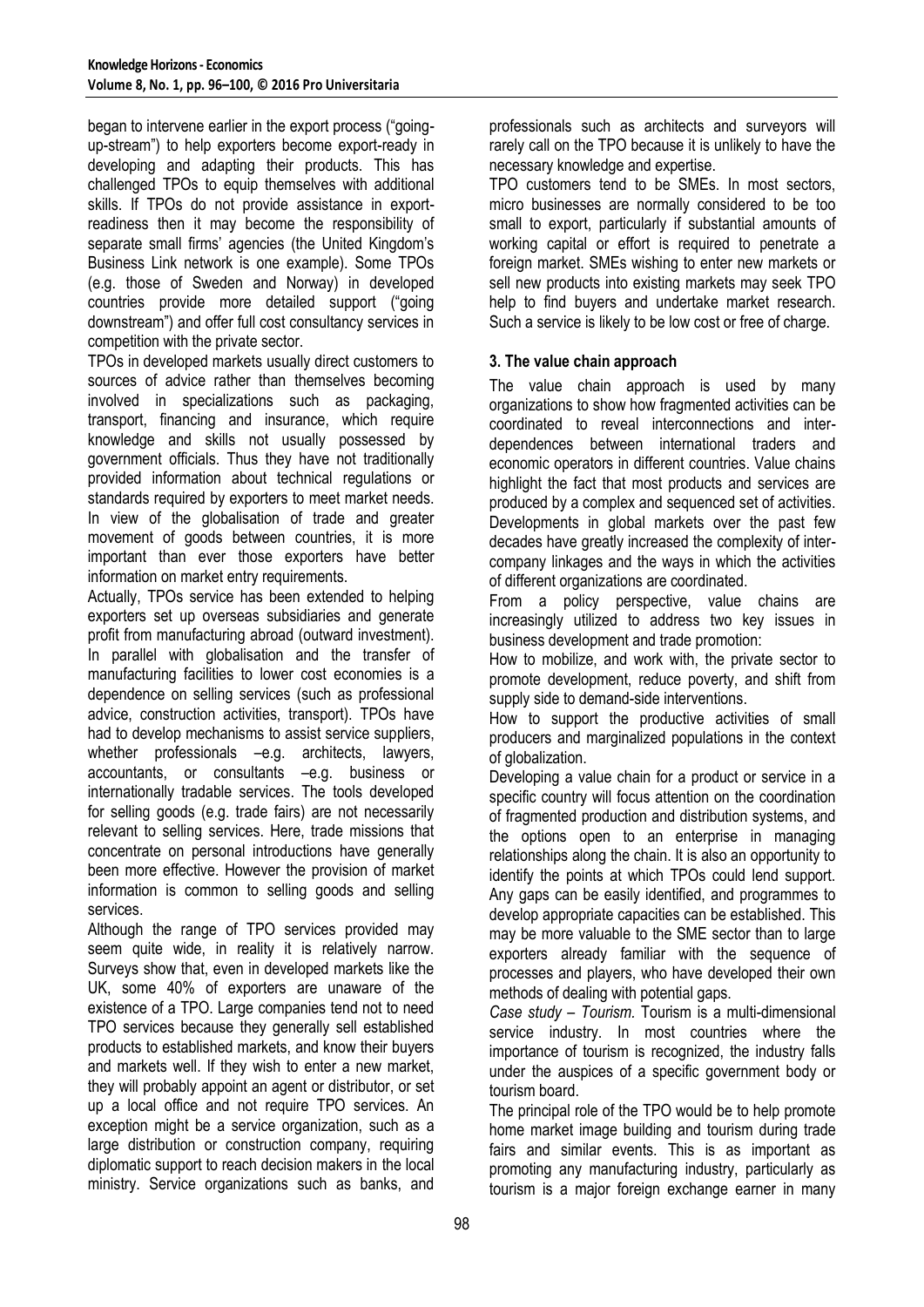countries. Links between TPOs and tourism boards can be of significant value where home market image building is planned. The challenge however, is that the key TPO home country customers are more likely to be exporters than hotels, restaurants and tourism service providers.

Similarly, the normal TPO target audience in foreign markets would be the retail consumer seeking to buy the product, rather than the business community.

The service sector is growing, and the international standardization community is increasingly involved in developing standards to provide guidance in the quality of service delivery.

# **4. Conclusions**

Generally, TPOs have become more global in their outlook. Once they would have helped only those firms exporting products manufactured or originating in their own country. Today, if there is enough added values in the TPO"s country as part of a global supply chain, the TPO recognizes the need to assist this customer (foreign companies, as a part of the global supply chain).

More and more, TPOs have a mandate to assist enterprises in their country to invest overseas in order to increase efficiency and reduce costs by outsourcing. This generates dividends that can be repatriated to the home country. Some TPOs have also embraced the role of encouraging foreign direct investment, which gives them the supply capability to export competitive products.

Other TPOs have joined forces with tourism promotion in Western Europe, a sizeable export earner in its own right in many countries. Yet others have pursued the development of an enterprise upstream by taking on responsibility for the development of small firms and exploitation of new technologies.

The way TPOs communicate with their customers has certainly evolved over the past 15 years. From a situation where all contact was by post, telephone or telex, TPOs now communicate by e-mail, through web sites or SMS, and have organized their enquiry response facilities in call centres, frequently offshore.

Customer care has also been streamlined. An enquiry from an enterprise was once handled by a local office, routed to headquarters and then sent to the overseas network if the headquarters deemed it necessary. This rigid way of working has been replaced by TPOs, such as those in the UK and France, making substantial reductions in the size of their headquarters. They now facilitate the transfer of enquiries directly from customers or local offices to the overseas network of trade representatives and vice versa. This trend is likely to strengthen in the years ahead, with continued reductions in head office staff.

These are clear indicators that TPOs have been moving with the times and the situation is not as it was two decades ago.

Not only are national TPOs continuing, but in several European countries, such as France, Spain and the UK, there exist important regional TPOs. This trend has emerged with the devolution of powers within countries, but is also driven by customer demand for a service that is more focused on their area and their individual needs.

The number of customers who continue to seek assistance also supports the need for TPOs. The way in which they expect their needs to be satisfied may be changing (such as using the TPO web site rather than the traditional trade information centre), but they still appear to be seeking support.

However, while recognizing the value of their service to the needs of small and medium-sized enterprises (SMEs), we should not overlook the fact that in virtually every Western European country, most exports and most outward investment goes on without any intervention or knowledge by the national TPO. This situation has not changed in the last 40 years.

What TPOs are doing might be described as being at the margins. The average European SME knows about marketing and selling and needs little help from government organizations to do this in the home market. But to go abroad, they need help in accessing information, perhaps in analysing it and certainly in having an outreach.

TPOs, with a network of offices abroad, have a major advantage. The TPO can assist SMEs, which usually have no such network and need help to make contacts in an overseas market and to set up meetings. A large enterprise usually has no such need, unless it is the political influence of an ambassador to open the doors of a large public organization.

Services, once called "invisible exports", account for the majority of a country's production. Getting information on overseas markets and penetrating them when there is nothing tangible the exporter can show is quite a different challenge. Most TPOs do not yet recognize this, partly because they do not know how to respond to enquiries and partly because their staffs do not have the skills and knowledge to do so.

# **References**

1. ITC-UNCTAD/WTO, Trade Promotion Organizations – A variety of Approaches, (Geneva, 2008).

2. ITC-UNCTAD/WTO, Export Promotion and the WTO, (Geneva, 2009).

3. ITC-UNCTAD/WTO Building Linkages for Export Sources, (Geneva, 2010).

4. ITC-UNCTAD/WTO, National Trade Policy for